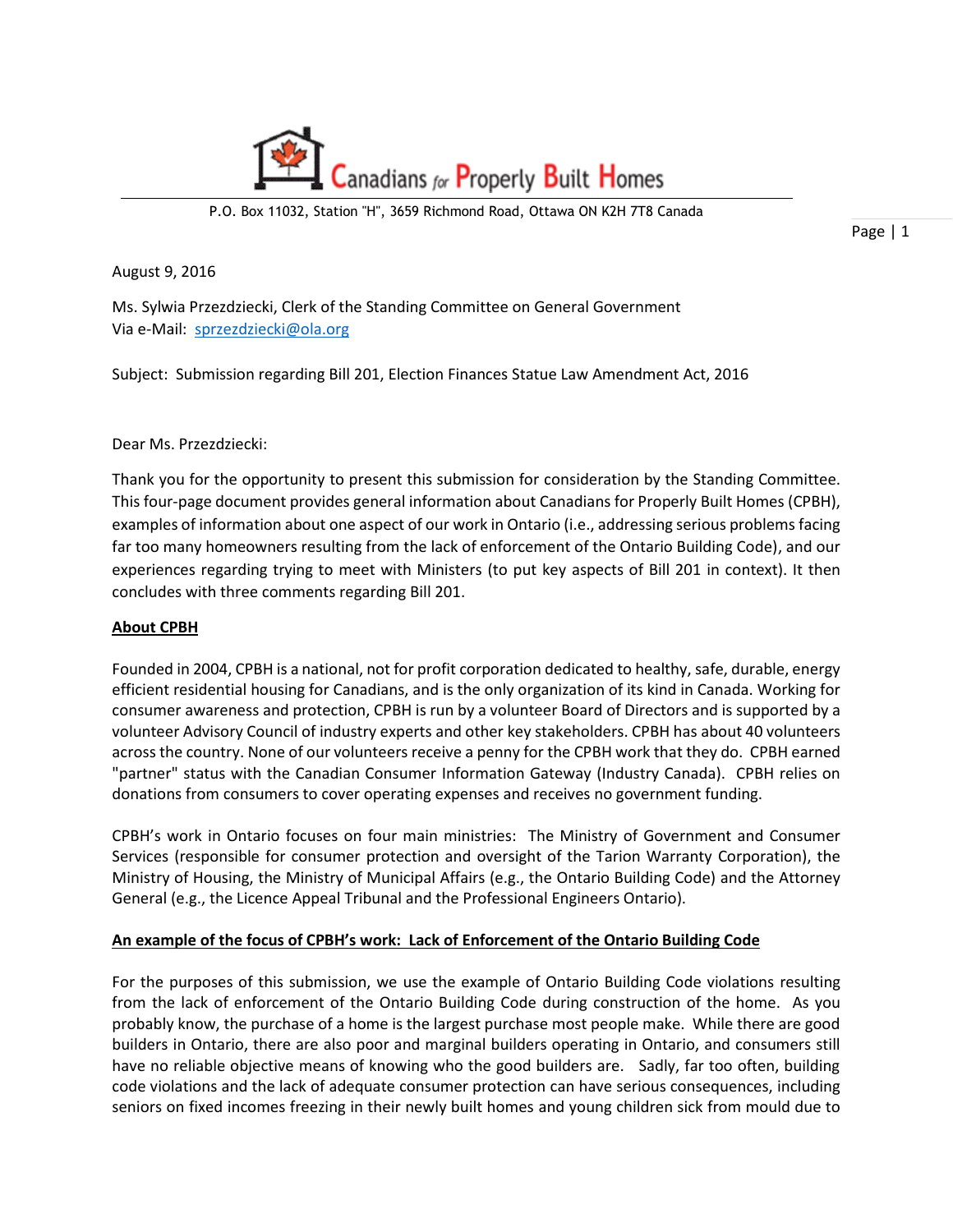Ontario Building Code violations. Further impacts vary, but have included severe financial hardship, divorce, physical illness from stress and anxiety, mental illness -- and in extreme cases, poverty and death (e.g., suicide and heart attacks).

purchased their first-ever home in Vaughan, and because of a simple Ontario Building Code violation Page | 2 Here is a link to coverage in the Toronto Star **<http://tinyurl.com/otq42fd>** regarding a family of three who (missing insulation), they are going to bed hungry many nights, have been driven into poverty, and are fighting to hold on to the home that they have not been able to live in for more than four years (due to mould contamination) as they await their day in court**.** The father has advised us that his MPP, Steven DelDuca, has refused to meet with him.

Here is a link with CTV coverage regarding thousands of uninspected building in Toronto **<http://tinyurl.com/q3xeop9>.** CPBH has heard from a number of these homeowners "stuck" with these Code violations as the "Tarion-approved builder", the municipality, and Tarion (the warranty provider) have not responded to their requests for assistance.

Here is a link to a petition related to the lack of enforcement of the Ontario Building Code for a certain type of HVAC equipment, and a call for an Inquiry under the Building Code Act by nationally-recognized HVAC expert Dara Bowser: **<http://tinyurl.com/z7zp6fc> .** Sadly, Minister McMeekin did not respond to Mr. Bowser in any substantive way in over a year. For example, there is one housing development in Oakville with these systems where homeowners continue to freeze in the winter and swelter in the summer, and the current MPP, Naidoo-Harris, has refused even a half hour meeting with her constituents about this serious matter since she was elected. Her predecessor, former MPP Chudleigh called for a full investigation in the Ontario Legislature in 2012. Mr. Bowser persists, and he has now written to the new Housing Minister, Minister Ballard about this important call for an Inquiry. To put this matter in perspective, in 2012, CTV's W-Five did a segment related to this serious problem, and reported that more than 50,000 of these systems had been installed in the GTA alone – and this equipment continues to be sold in Ontario.

It is imperative to note that most homeowners will not speak to the media, or anyone else in a position of authority, for fear of lowering their own property values, and/or fear of litigation from their builder and/or Tarion. Here is an example of a recent e-mail that we received from a devastated single woman:

*"…I just received notice from the city that because I've been unable to pay my property taxes they will have the right to sell my home. Good luck to them because the code infractions make it unsaleable. If they had done there job in the first place I wouldn't have been forced to close. They issued the occupancy permit on a house that doesn't come in a walk out condition. Which caused all my problems. Maybe if I didn't have to pay 45k in engineering fees and lawyer fees I could pay my property taxes that and all my other bills which by the way are piles high on the kitchen table right now…" --* E-mail sent to CPBH by ON homeowner Aug. 6, 2016

Often homeowners stuck with Ontario Building Code violations conclude that they have no choice but to "patch and run", not disclosing the Ontario Building Code violations to the next unsuspecting purchasers. This is an illegal activity, and results in some calling the quality of all of Ontario's housing stock into question.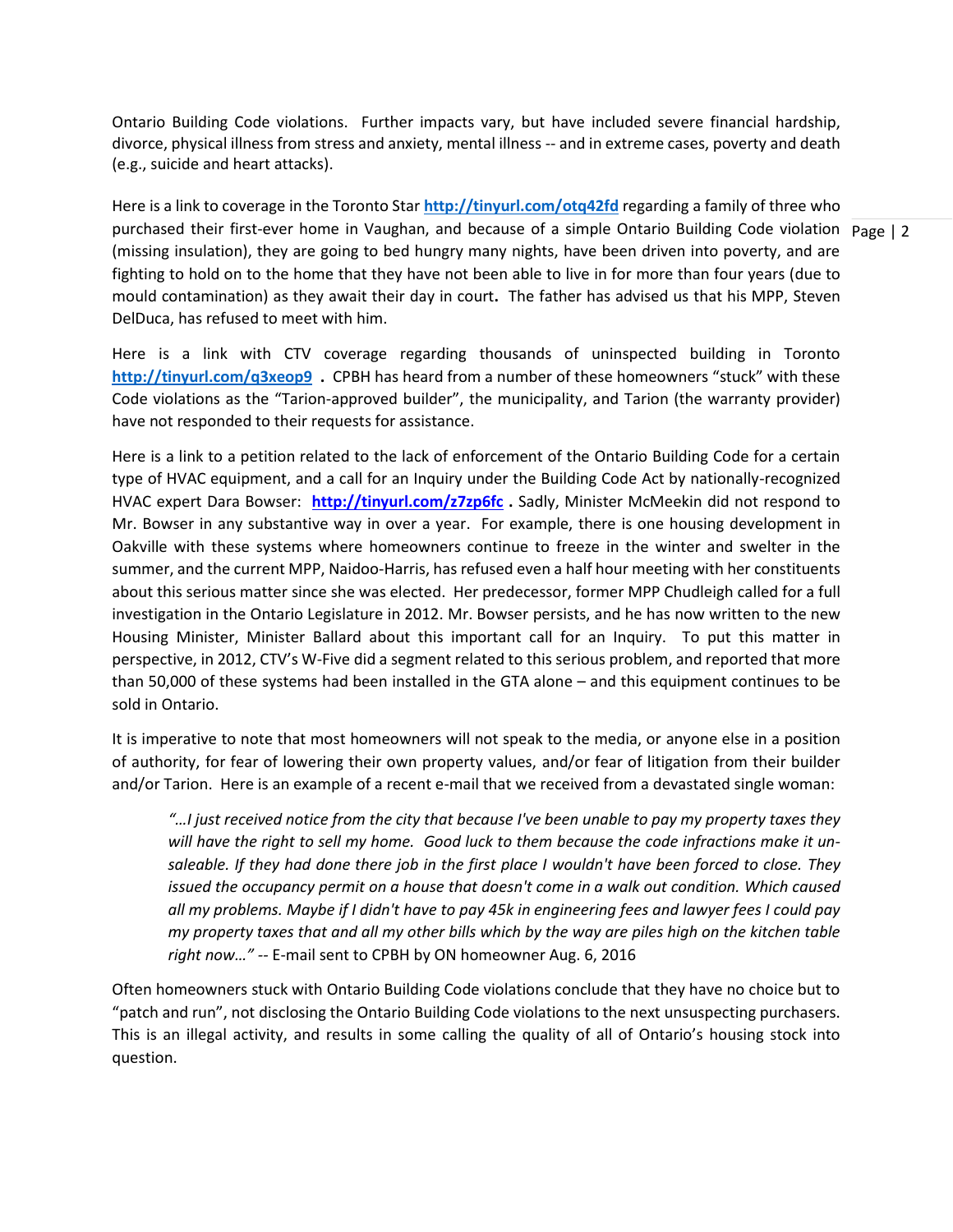Queen's Park. Here is a photo of former Minister McMeekin (circa 2014) giving out builder awards. Many Page | 3 In CPBH's more than 12 years of operation, we have found it extremely difficult to get a meeting with any Minister. A few of them have agreed to meet with us, e.g., former Consumer Services Ministers MacCharles and Aggelonitis. But the vast majority of ministers simply do not respond. Premiers McGuinty and Wynne have simply referred us to the respective minister. But we note that the Ontario Homebuilders' Association (and builders generally) appear to have easy access to virtually everyone at consumers wonder why builders need awards from politicians or Tarion – isn't payment for the home reward enough?





Sadly, former Minister McMeekin did not respond to numerous CPBH requests to meet with him.

The media continues to report that builders/developers and construction unions are amongst the largest contributors to political campaigns. So, when asked why the Ontario Building Code is not being enforced, many simply respond: Follow the money!

## **Comments related to Bill 201**

Now that a general overview from a CPBH perspective has been presented to provide context, here are three specific comments related to Bill 201:

1. Pay-for-access needs to stop.

*"….Wynne's ministers had been given fundraising targets for the Liberal party and hit up people whose livelihoods they regulated for contributions to meet those targets. Sometimes they attended nearly secret dinners, costing attendees thousands of dollars a plate, where the chance to bend the ministers' ears was the prime attraction. That's just politics, they said. The scandal wasn't that they were breaking the law with this sort of thing, but that they weren't…".* - June 23, 2016, David Reevely, Ottawa Citizen

We agree with David Reevely of the Ottawa Citizen - what is currently going on is a scandal. Far too many ordinary Ontarians are struggling just to be able to afford their homes at the outset, fix